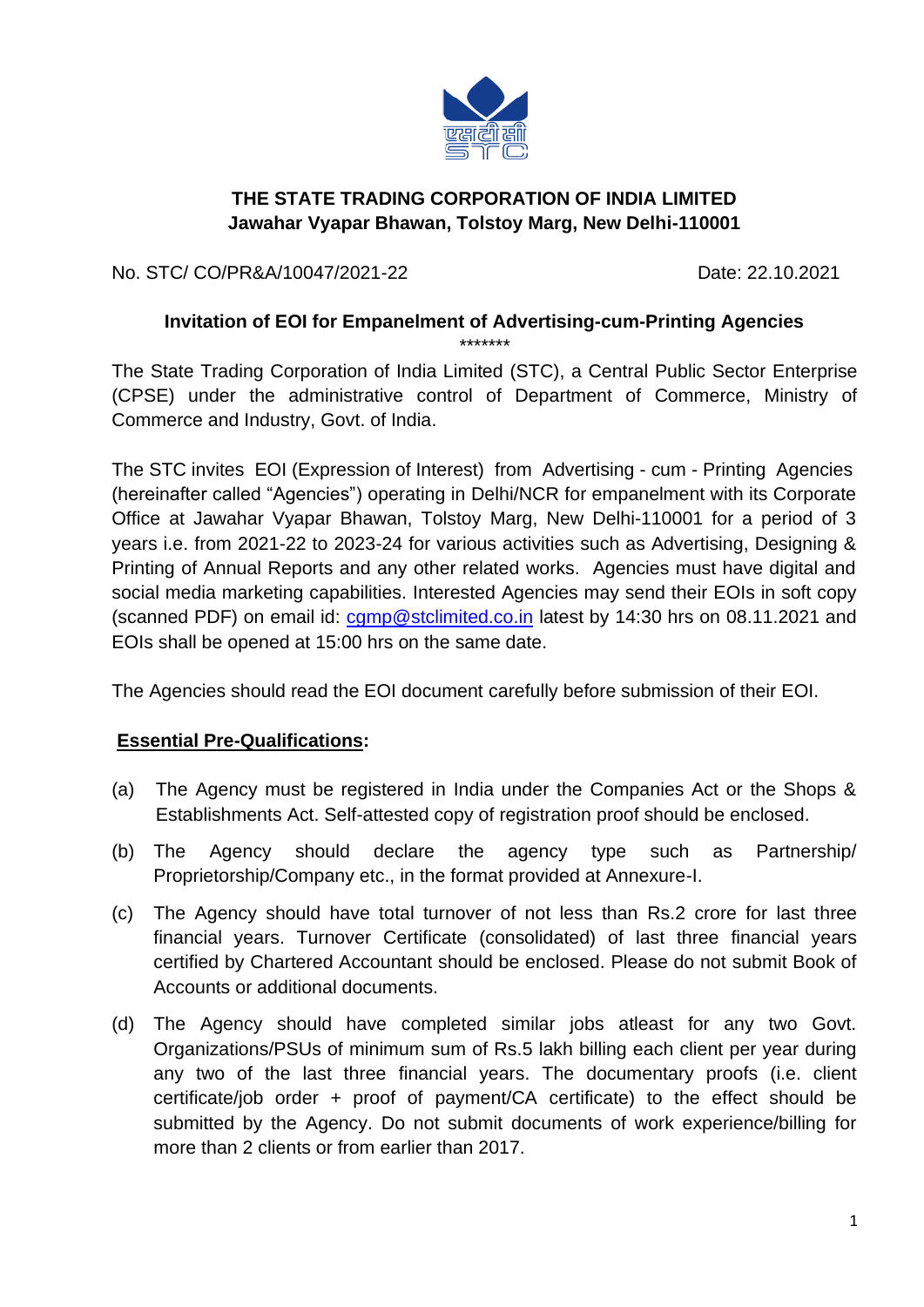- (e) The Agency should submit single-page profile of the Agency, including details of skilled manpower and resources.
- (f) Self-attested copies of GST (Delhi/UP/Haryana) and PAN of the Agency (or of sole proprietor) must be submitted.
- (g) INS accreditation proof of last three years should be submitted.
- (h) MSME Registration Certificate wherever applicable must be submitted.
- (i) Proof of registered office address in Delhi/NCR must be provided.

#### **Evaluation Criteria:**

Agency who submit all required information (Empanelment Forms, supporting EPQ documents, and creative designs) and fulfill the essential profile requirements will be shortlisted for Creative Evaluation. Upon being further shortlisted in the Creative Evaluation, based on creativity of submitted designs and their relevance to STC, Agency may be called for a final presentation to a designated Committee. Surprise visits of Agency may also be conducted by STC.

The final panel of Agencies will have a validity of minimum THREE (03) Financial Years i.e. 2021-22, 2022-23 & 2023-24 subject to satisfactory performance by the Agencies. If however, any agency(s) does not participate (while empanelled) in STC's Limited Tenders for various jobs on two or more consecutive occasions, they are liable to be disempanelled due to non-performance, at the sole discretion of STC.

STC reserves all rights to empanel as few or as many number of Agencies as it deems necessary.

#### **Instructions for submission of EOI**

- 1. Agencies need to submit their Expression of Interest (EOI) alongwith all the necessary documents/enclosure in soft copy (scanned PDF) on email id: cgmp@stclimited.co.in.
- 2. EOI received in any other form like fax/post etc shall be rejected.
- 3. Agencies may download the EOI document free of cost from STC website: [www.stclimited.co.in.](http://www.stclimited.co.in/)
- 4. The Agencies are required to enclose all the relevant documents in complete; otherwise the EOI is liable to be rejected.
- 5. The Agencies are advised in their own interest to submit the EOI well before the document submission closing date and time. No request for accepting EOI after closing date/time shall be entertained.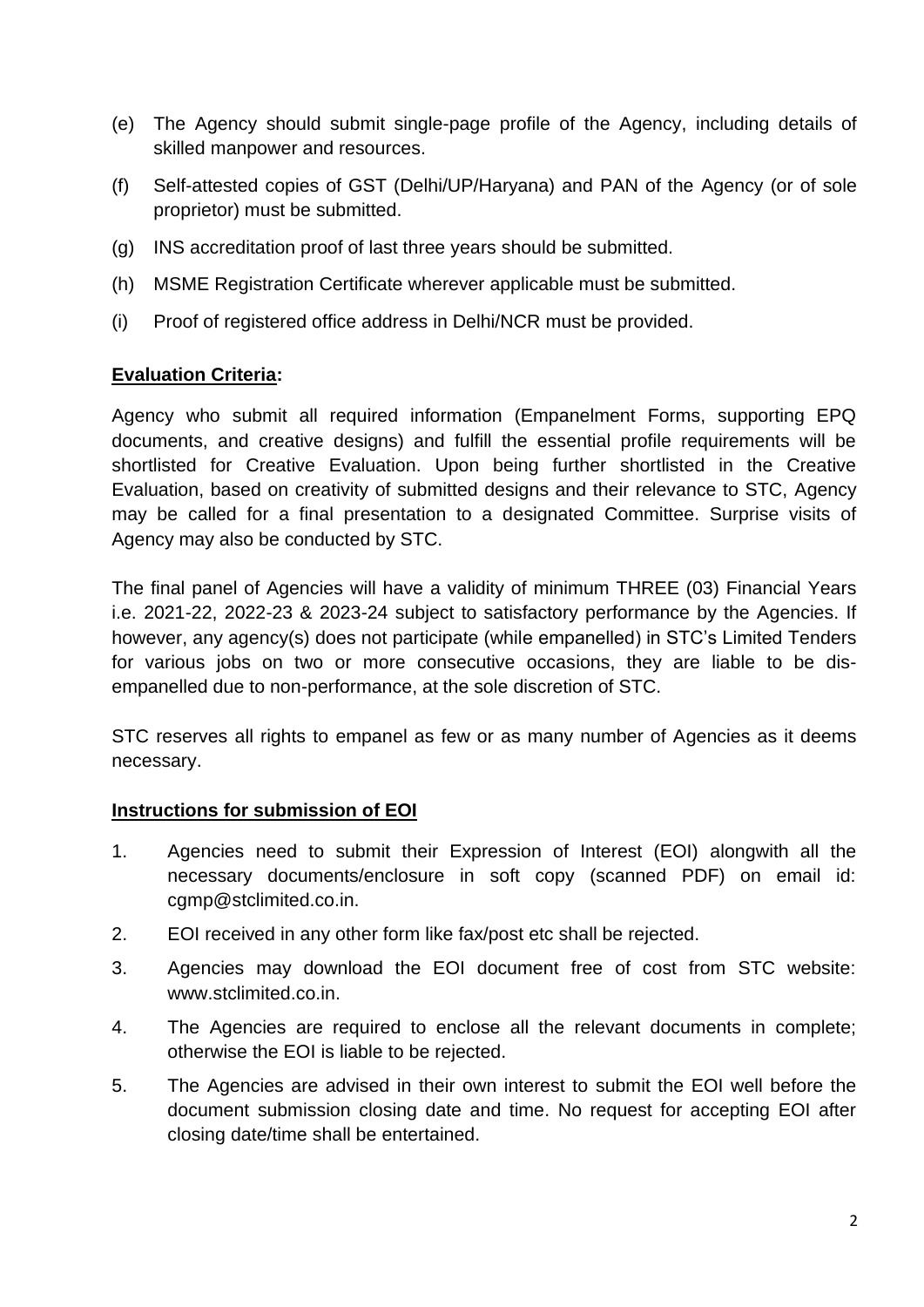- 6. The Agencies may regularly visit STC website for any information/clarification/ addendum/corrigendum etc. related to this EOI, processing of EOI received, award of job, pre EOI meet decisions etc. STC shall not be liable to send any information individually or publish a public notice for any further information regarding this EOI in newspapers.
- 7. STC may ask the Agencies to submit any or all the documents in original or any additional information/documents as per the requirements.
- 8. If there is a discrepancy between words and figures, the amount in words shall prevail. However, where the amount expressed in words does not represent arithmetically correct total, the amount in figures shall prevail.
- 9. The Agencies has to satisfy STC for ensuring sufficiency of documents necessary for EOI evaluation at his cost, if so desired by STC.
- 10. In case of any ambiguities/doubts, the text in English language will prevail.

#### **Documents to be submitted:**

- (1) Address Proof in Delhi-NCR
- (2) Proof of Registration of Agency
- (3) Copy of PAN
- (4) Copy of GST (Delhi/UP/Haryana registration)
- (5) CA certification of Turnover (last 3 FYs)
- (6) Copy of INS Accreditation (last 3 years)
- (7) Copy of MSME Certificate (if applicable)
- (8) Singe-page Agency Profile
- (9) Documentary proofs of similar jobs done for any two Govt. Organizations/ PSUs (during any two of the last three FYs; minimum billing of Rs.5 lakh per annum)
- (10) Annexure 1 & 2
- (11) Creative Designs (I to II)

#### **Submission of Creative Designs:**

The Agencies must submit two (02) creative designs alongwith their EOI as stated below:-

- (i) ONE bilingual corporate advertisement creative (print) for STC's image building/ reputation management.
- (ii) ONE bilingual commodity advertisement creative (print) for STC.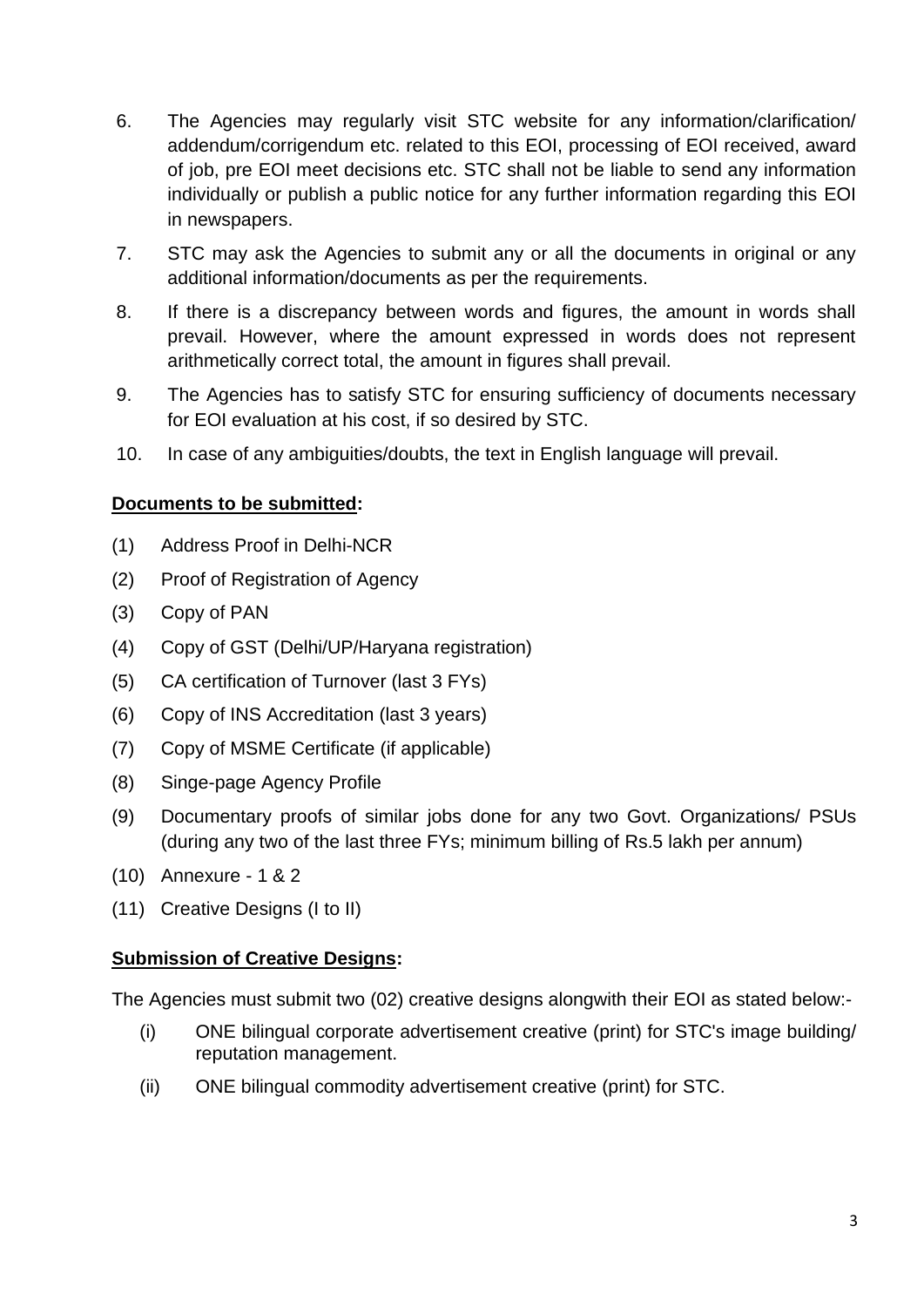# **Queries:**

For any query regarding EOI requirements, the Agencies may contact Dr. Jagdish Prasad, Chief Manager, Mob. 9991135625 OR Sh. Rajiv Meena, Manager, Mob. 7898920025 during working hours from 09:30 am to 17:30 pm only.

## *Due to pandemic situation and social distancing norms, Agencies may not be physically attending the EOI opening.*

STC reserves the right to accept or reject any or all of the EOIs without assigning any reason whatsoever. Submissions not in line with our format, terms/conditions, technical EOI requirements and other parameters will be rejected.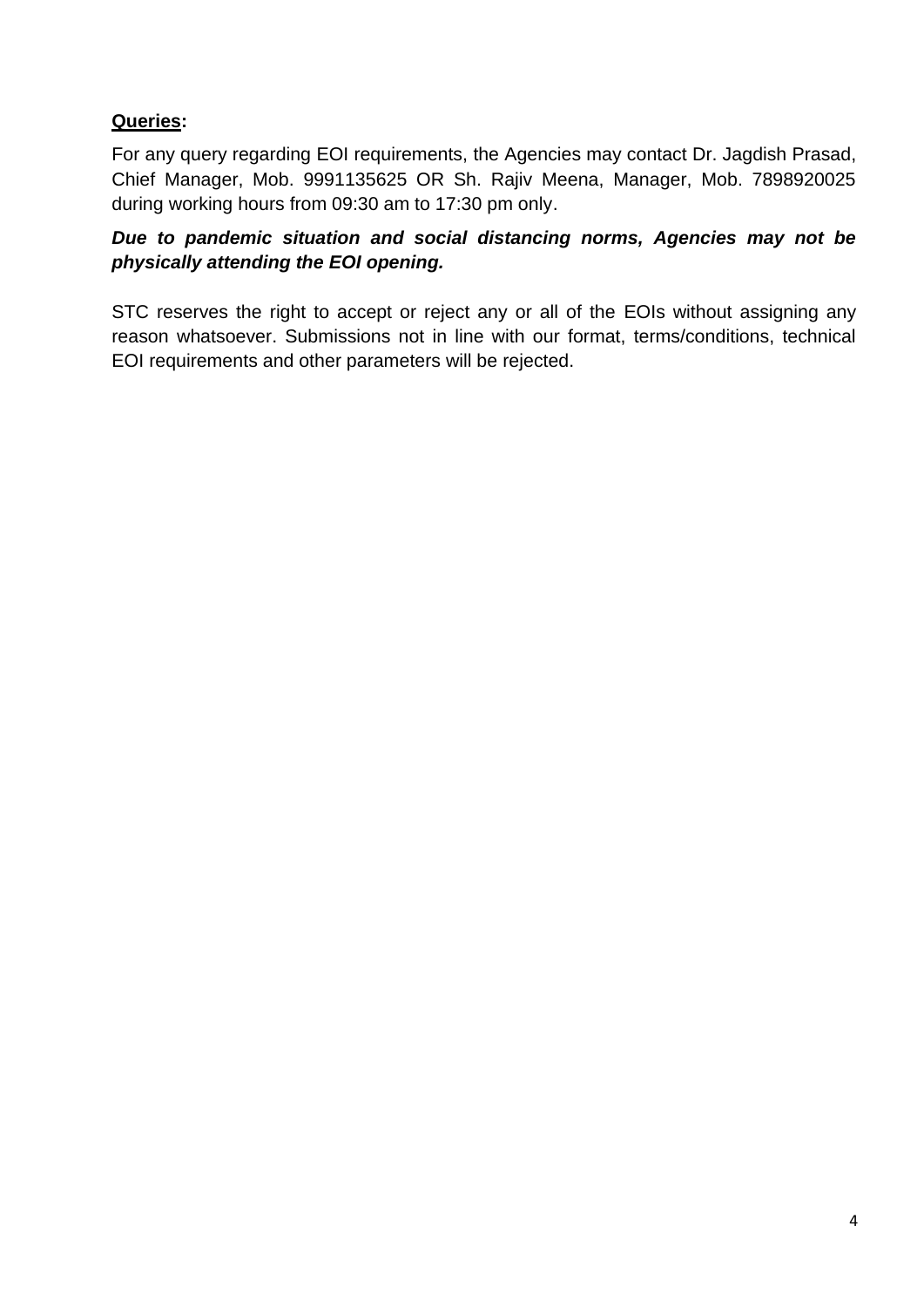## **TERMS & CONDITIONS**

## **ARBITRATION**

Any dispute or difference whatsoever arising between the concerned parties out of or relating to the construction, meaning scope, operation or effect of this EOI or the validity or the breach thereof shall be settled by arbitration by a sole arbitrator to be nominated by Chairman and Managing Director (CMD) of STC. The provisions of Arbitration and Conciliation Act-1996 shall apply to such arbitration proceedings.

The venue of arbitration shall be Delhi. Language of arbitration shall be English only.

#### **FRAUD PREVENTION**

#### **(1) Commitments of the Agency :**

The Agencies shall be bound to take all measures necessary to prevent Fraud and Corruption while dealing with STC. They agree and undertake to observe the principles/provisions as laid down in 'Fraud Prevention Policy' of STC during the execution of agreement and in any other transaction with STC.

- (a) The Agencies shall not, directly or through any other person or firm, offer, promise or give or otherwise allow any of STC's employees any benefit which he/she is not legally entitled to, in order to obtain in exchange any advantage of any kind whatsoever during the filling process or during the execution of the agreement.
- (b) The Agencies shall not enter with other parties/agencies into any undisclosed agreement or understanding, whether formal or informal. This applies in particular to prices, specifications, certifications, subsidiary agreements/ contracts, submission or non-submission of EOI or any other actions to restrict competitiveness or to introduce cartelization in the filing process.
- (c) The Agencies shall not commit or allow any employees of STC to commit any offence under the relevant provisions of IPC/Prevention of Corruption Act; further The agency will not use improperly or allow any employee(s) of STC, for purposes of competition or personal gain, or pass onto others, any information or document provided by STC as per of the business relationship, including information contained or transmitted electronically.
- (d) The Agencies shall not instigate third persons to commit offences/activities outlined in Fraud Prevention Policy or be an accessory to such offences.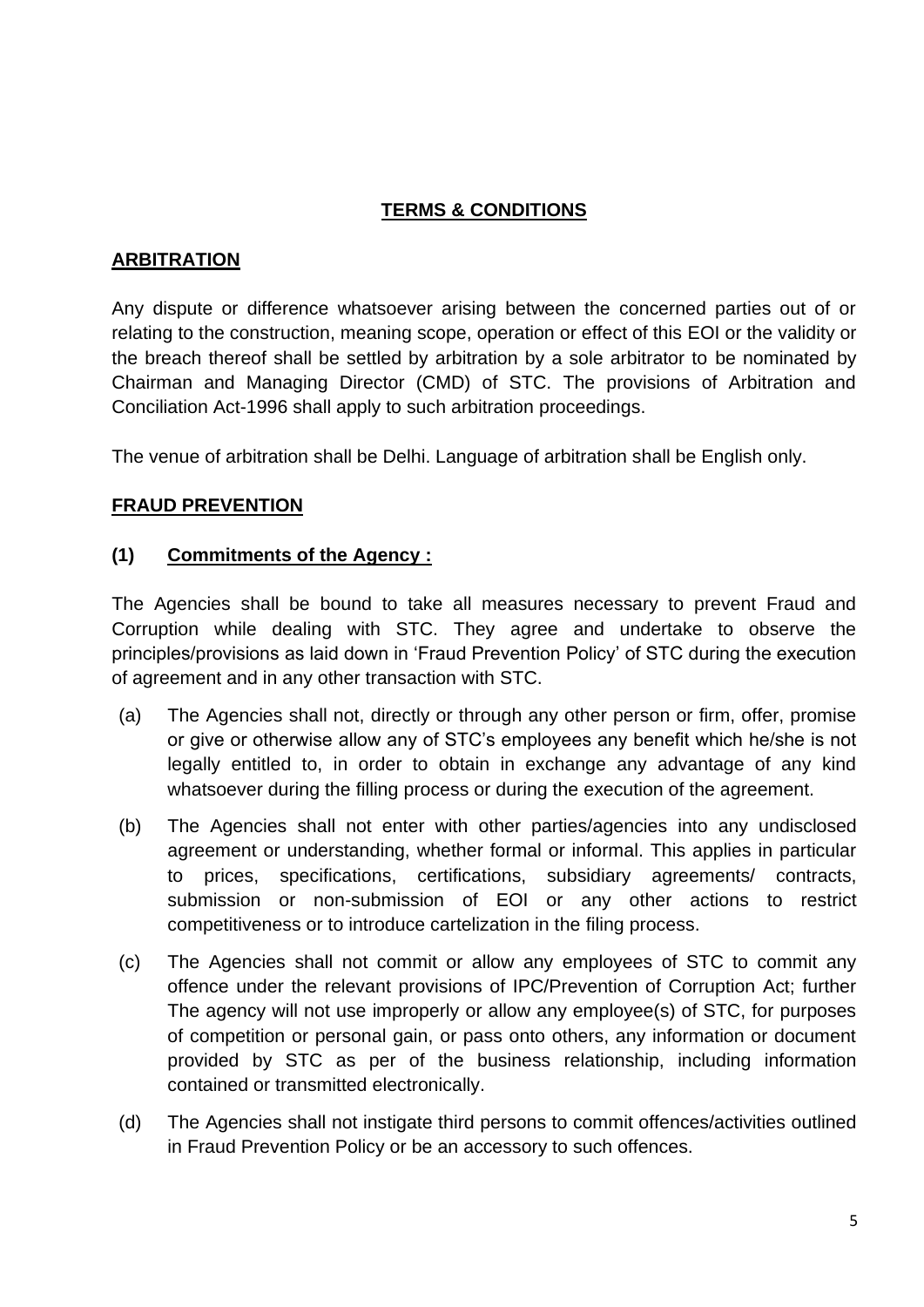- (e) The Agencies if in possession of any information regarding fraud/suspected fraud hereby agree and undertake to inform STC of same without any delay.
- (f) The Agencies should not have been blacklisted by any Central Govt./ State Govt. departments, PSUs/ Autonomous bodies/ PSU Banks etc. during the last five (5) years.

# **(2) Disqualification from EOI process and exclusion from future agreements/contracts:**

If the Agencies, before award or during execution has committed a transgression through a violation of this Clause, above or 'Fraud Prevention Policy' of STC in any other form such as to put their reliability or credibility in question, STC other than taking recourse available under law, shall be entitled to disqualify the Agency from undertaking any transaction with STC and/or declare the Agency ineligible to be awarded a work order/agreement/contract either indefinitely or for a stated period of time.

## (3) **Damages:**

If STC has disqualified the Agency from the EOI process prior to the award or during execution according to this Clause, STC shall be entitled to demand and recover from the Agency liquidated damages of the agreement value or a suitable penalty.

## (4) **Holiday Listing Policy**

Notwithstanding anything contained in this EOI, STC's policy for Holiday Listing of an Agency mutandis applies to this Tender and in the event, the agency(s) while discharging its obligations under the Agreement or otherwise, come(s) within the ambit of the said policy, STC at its sole discretion reserves the right to suspend/discontinue dealings or take any curative measures with the agency (s) in accordance with the policy in force.

## (5) **Termination**

STC reserves the right to cancel/terminate the EOI at any point of time by giving 15 days' notice, and no dispute in relation to such cancellation shall be raised by the Agencies.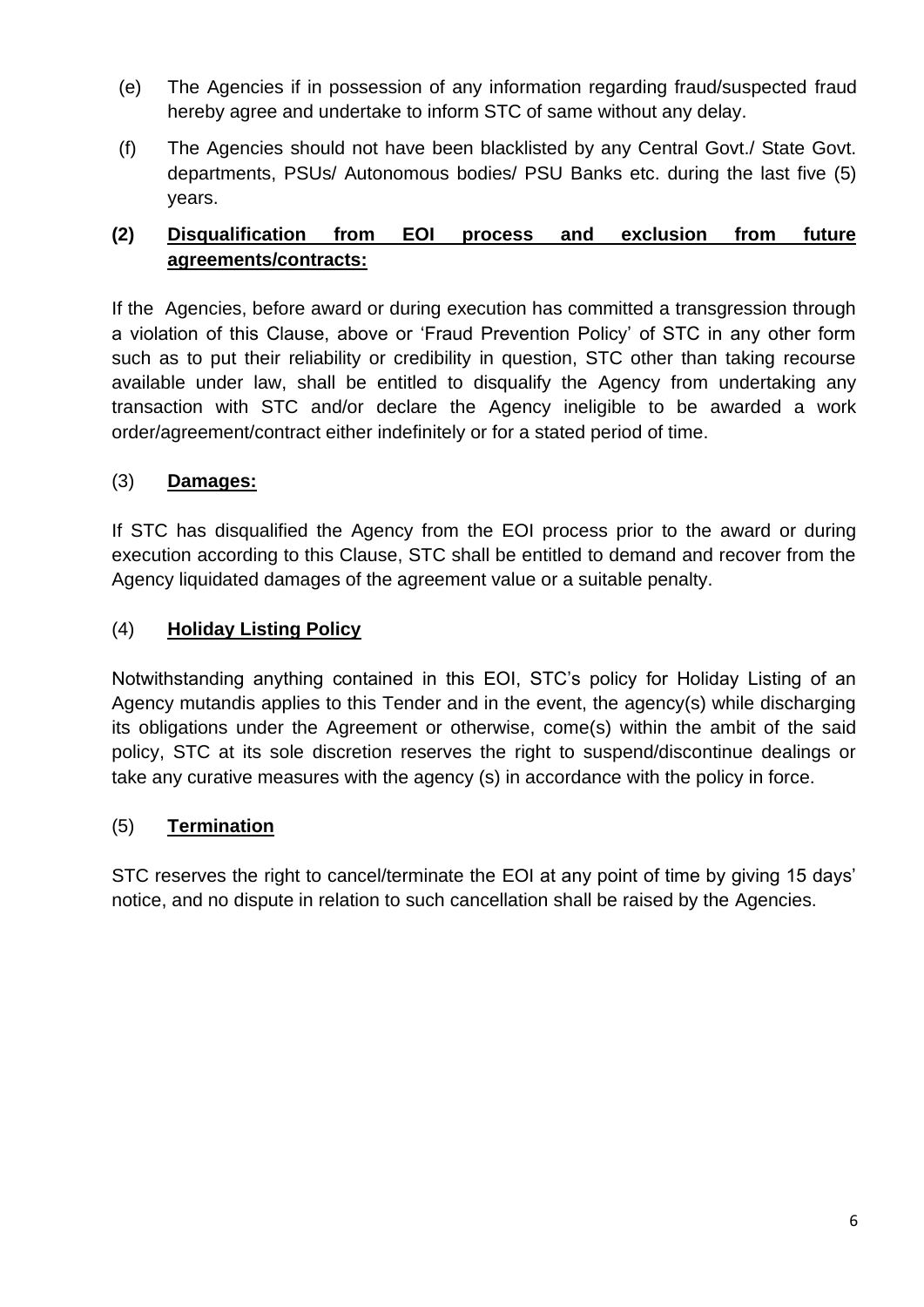# **AGENCY EMPANELMENT FORM**

| 1)   |                                                                                                                                                                                  |  |  |  |
|------|----------------------------------------------------------------------------------------------------------------------------------------------------------------------------------|--|--|--|
|      | Change of Name (if any) since initial establishment:                                                                                                                             |  |  |  |
| 2)   |                                                                                                                                                                                  |  |  |  |
| 3)   | Type of Establishment (Partnership/ Proprietorship/ Company, etc.) (attach a                                                                                                     |  |  |  |
| 4)   | Registered Office Address (should be registered in India; attach self-attested copy                                                                                              |  |  |  |
| 5)   | Correspondence Address (proof of working address in Delhi-NCR to be                                                                                                              |  |  |  |
| 5)   |                                                                                                                                                                                  |  |  |  |
| 6)   |                                                                                                                                                                                  |  |  |  |
| 7)   |                                                                                                                                                                                  |  |  |  |
| 8)   |                                                                                                                                                                                  |  |  |  |
| 9)   |                                                                                                                                                                                  |  |  |  |
| 10)  | GST Registration (Delhi/UP/Haryana) (attach self-attested copy):                                                                                                                 |  |  |  |
| 11)  |                                                                                                                                                                                  |  |  |  |
| 12)  |                                                                                                                                                                                  |  |  |  |
| 13)  | MSME (attach registration copy, if applicable):  YES/NO                                                                                                                          |  |  |  |
| (14) | Turnover (in Rs.) (Minimum turnover required of Rs.02 crore or above during last<br>three FYs; attach CA certification to the same effect, not the entire book of<br>accounts):- |  |  |  |

| 2018-19 | 2019-20 | 2020-21 |
|---------|---------|---------|
|         |         |         |

15) Work experience with at least two PSUs/Govt. bodies amounting to minimum sum of Rs.10 lakh billing per annum during any two of the preceding three FYs. *(attach work orders/client certificate as well as paid bill proofs from two clients or only CA certificate to the same effect):-*

| <b>Name of Client</b>      | <b>Billing Amt. in</b><br>2018-19 | <b>Billing Amt. in</b><br>2019-20 | <b>Billing Amt. in</b><br>2020-21 |
|----------------------------|-----------------------------------|-----------------------------------|-----------------------------------|
|                            |                                   |                                   |                                   |
| Total (should be minimum   |                                   |                                   |                                   |
| Rs.10 lakh per FY, for any |                                   |                                   |                                   |
| two FYs)                   |                                   |                                   |                                   |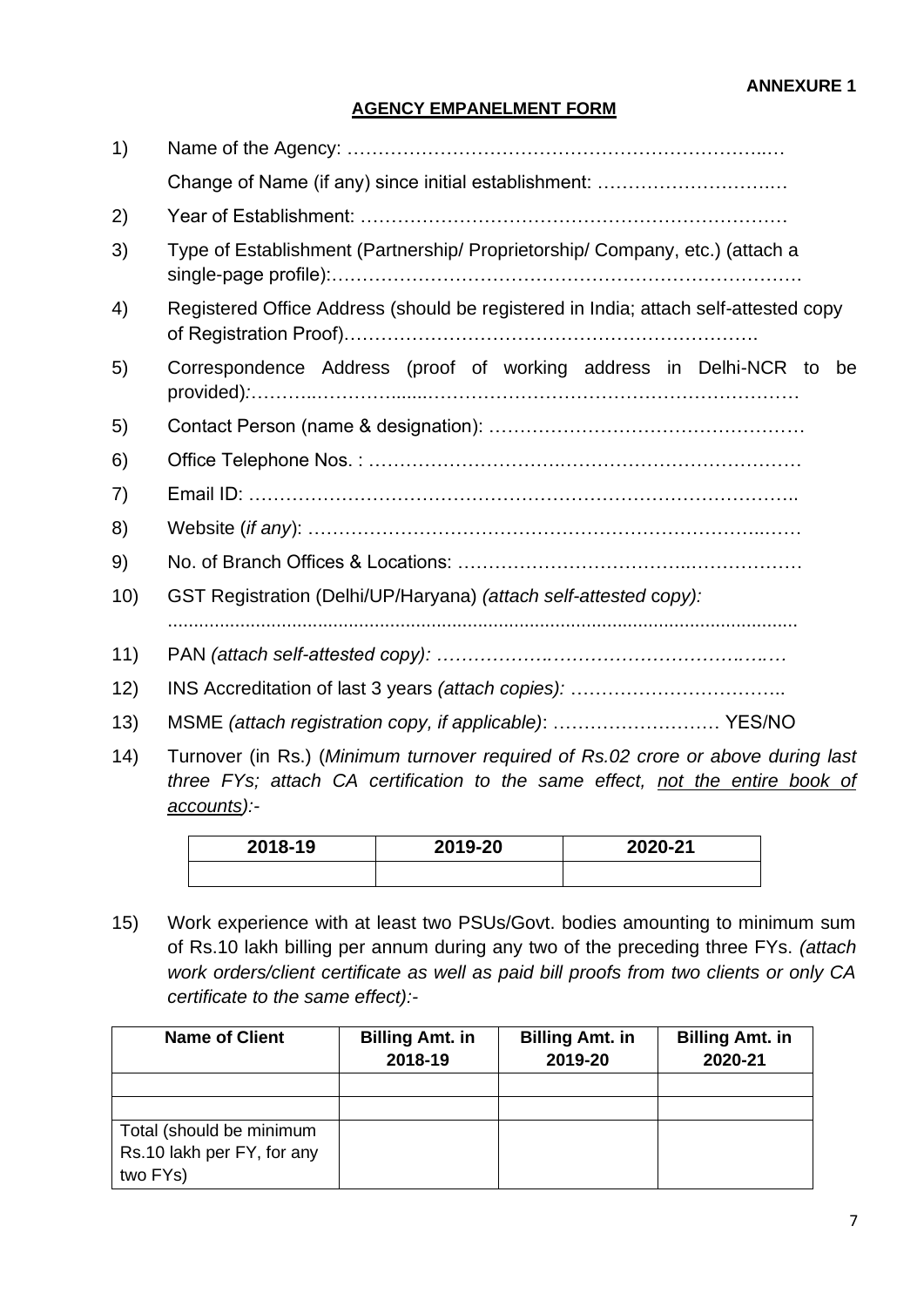16) Awards Won, if any (please specify in the relevant boxes, post 2015 only – proof of the same may be asked to be submitted at a later stage; no need to submit at this stage):-

| <b>International</b> | <b>National</b> |
|----------------------|-----------------|
|                      |                 |
|                      |                 |
|                      |                 |
|                      |                 |

17) Areas of services (please tick relevant boxes):-

| <b>Branding &amp; Marketing</b>                         |  |
|---------------------------------------------------------|--|
| <b>Communications</b>                                   |  |
| <b>Advertising &amp; Campaign Planning</b>              |  |
| <b>Creativity &amp; Copywriting</b>                     |  |
| <b>Content Writing &amp;</b>                            |  |
| <b>Graphic Design &amp; Desktop Publishing</b>          |  |
| <b>Printing &amp; Production (offset &amp; digital)</b> |  |
| <b>Media Planning &amp; Media Buying</b>                |  |
| Digital / Social / Online Media                         |  |
| <b>Exhibitions &amp; Fabrication</b>                    |  |
| <b>Public Relations &amp; Publicity</b>                 |  |
| <b>Event Planning &amp; Management</b>                  |  |
| <b>Audio-Visual/ Video Production</b>                   |  |
|                                                         |  |

Official Stamp & Signature: